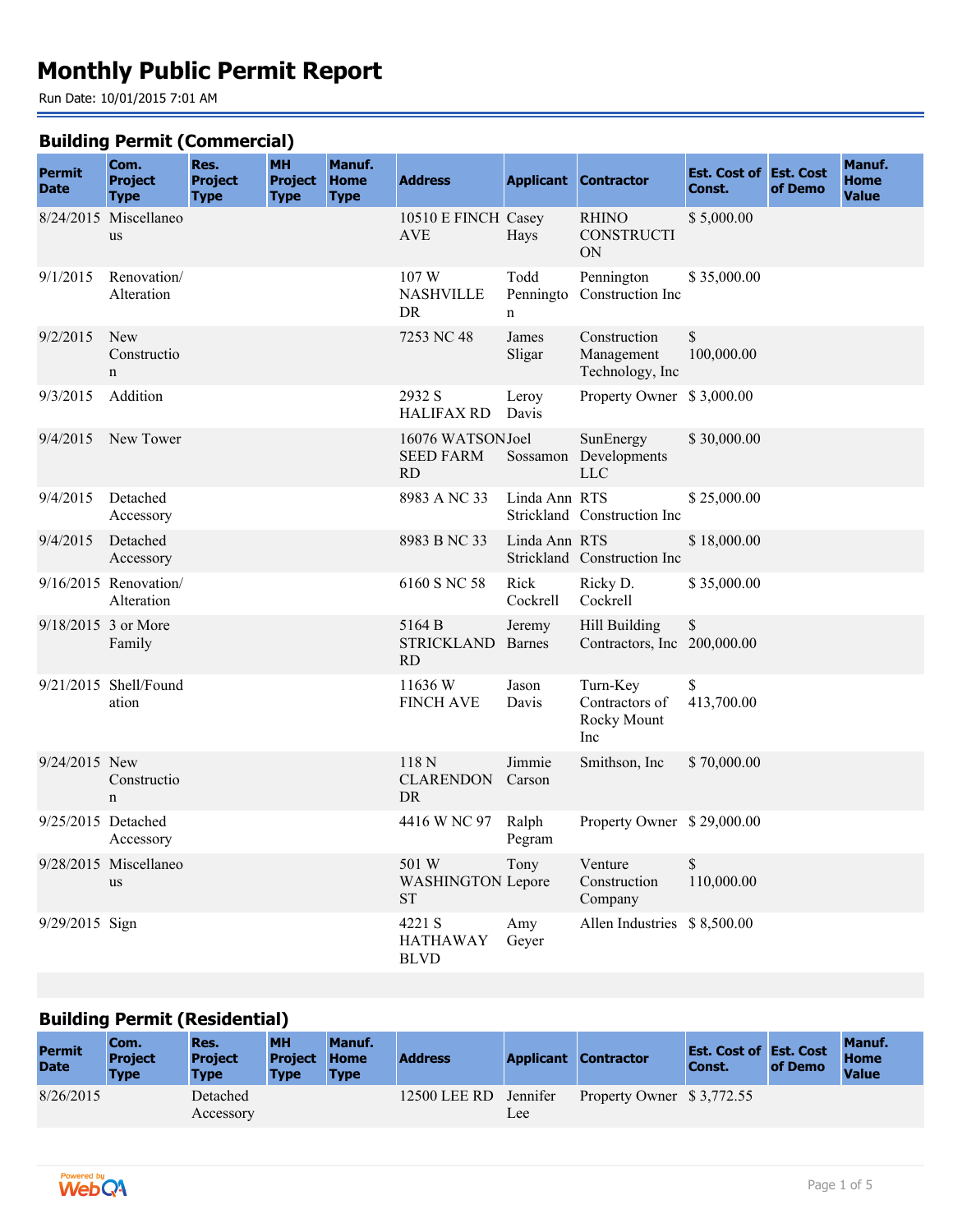## **Building Permit (Residential)**

| <b>Permit</b><br><b>Date</b> | Com.<br><b>Project</b><br><b>Type</b> | Res.<br><b>Project</b><br><b>Type</b>  | <b>MH</b><br><b>Project</b><br><b>Type</b> | Manuf.<br><b>Home</b><br><b>Type</b> | <b>Address</b>                                                |                                    | <b>Applicant Contractor</b>             | <b>Est. Cost of Est. Cost</b><br>Const. | of Demo | Manuf.<br><b>Home</b><br><b>Value</b> |
|------------------------------|---------------------------------------|----------------------------------------|--------------------------------------------|--------------------------------------|---------------------------------------------------------------|------------------------------------|-----------------------------------------|-----------------------------------------|---------|---------------------------------------|
| 8/31/2015                    |                                       | New Single<br>Family                   |                                            |                                      | 7789<br><b>VAUGHAN</b><br><b>CHAPEL RD</b>                    | Michael<br>Langley                 | Michael Terry<br>Langley                | \$85,000.00                             |         |                                       |
| 9/4/2015                     |                                       | New Single<br>Family                   |                                            |                                      | 7128 W<br><b>MOUNT DR</b>                                     | Dean<br>Holland                    | Dean A. Holland \$<br>Builders, Inc.    | 225,500.00                              |         |                                       |
| 9/4/2015                     |                                       | New Single<br>Family                   |                                            |                                      | 6846<br><b>COLLEEN RD</b>                                     | Jeff<br>Benson                     | Kingsmill<br>Construction<br>Inc.       | \$<br>120,000.00                        |         |                                       |
| 9/8/2015                     |                                       | Renovation<br>/Alteration              |                                            |                                      | 2200<br><b>CAPSTONE CT Poland</b>                             | Donald                             | Poland Builders \$28,000.00             |                                         |         |                                       |
| 9/8/2015                     |                                       | Detached<br>Accessory                  |                                            |                                      | 4884<br><b>BOSEMAN RD</b> Mayer                               | John                               | Property Owner \$9,000.00               |                                         |         |                                       |
| 9/8/2015                     |                                       | Detached<br>Accessory                  |                                            |                                      | 4901 A<br><b>OVERLOOK</b><br>DR                               | Jeremy<br><b>Barnes</b>            | Hill Building<br>Contractors, Inc.      | \$37,500.00                             |         |                                       |
| 9/8/2015                     |                                       | Detached<br>Accessory                  |                                            |                                      | 5865 S<br><b>HALIFAX RD</b>                                   | John<br>Joyner                     | Property Owner \$8,700.00               |                                         |         |                                       |
| 9/8/2015                     |                                       | Addition<br>(covered)                  |                                            |                                      | 13804 S NC 581 Efren                                          | Campos                             | Property Owner \$9,000.00               |                                         |         |                                       |
| 9/8/2015                     |                                       | Miscellane<br>ous                      |                                            |                                      | <b>4279 IRWIN</b><br><b>ISLE</b>                              | Jose<br>Ramon<br>Hernandez         | Property Owner \$5,000.00               |                                         |         |                                       |
| 9/9/2015                     |                                       | Addition<br>(covered)                  |                                            |                                      | <b>11570 SALEM</b><br><b>SCHOOL RD</b>                        | Robert<br>Moore                    | Robert Moore                            | \$7,500.00                              |         |                                       |
| 9/9/2015                     |                                       | Miscellane<br>ous                      |                                            |                                      | 7495<br><b>DUTCHESS ST Denton</b>                             | Jerry                              | D & S Home<br>Improvements<br>Inc       | \$4,000.00                              |         |                                       |
| 9/9/2015                     |                                       | Detached<br>Accessory                  |                                            |                                      | 12667<br><b>SANDERS RD</b>                                    | Robert<br><b>Braxton</b>           | Property Owner \$21,000.00              |                                         |         |                                       |
| 9/9/2015                     |                                       | Renovation<br>/Alteration              |                                            |                                      | 113 SAINT<br><b>ANNES RD</b>                                  | Perry<br>Corbett                   | Corbett<br>Construction,<br>LLC, Perry  | \$10,000.00                             |         |                                       |
| 9/9/2015                     |                                       | Rehab<br>Dwelling<br>(grant<br>funded) |                                            |                                      | 620<br>COCKRELL ST Cunningha Robert P.                        | m                                  | Robert P. Cunningham,                   | \$46,350.00                             |         |                                       |
| 9/9/2015                     |                                       | Rehab<br>Dwelling<br>(grant<br>funded) |                                            |                                      | 9588 CEDAR<br><b>GROVE</b><br><b>SCHOOL</b><br><b>LOOP RD</b> | Robert<br>Cunningha Robert P.<br>m | Cunningham,                             | \$45,000.00                             |         |                                       |
| 9/9/2015                     |                                       | New Single<br>Family                   |                                            |                                      | 7769<br>MICHELLE RD Williams                                  | David                              | Williams Pointe \$90,000.00<br>Partners |                                         |         |                                       |
| 9/10/2015                    |                                       | Detached<br>Accessory                  |                                            |                                      | 1458<br>STARLING RD Gomez                                     | Ignacio                            | Property Owner \$5,000.00               |                                         |         |                                       |
| 9/10/2015                    |                                       | Miscellane<br>ous                      |                                            |                                      | 1279 FOREST<br><b>EDGE CT</b>                                 | James<br>McCown                    | Power Lift<br>Foundation<br>Repair      | \$8,700.00                              |         |                                       |

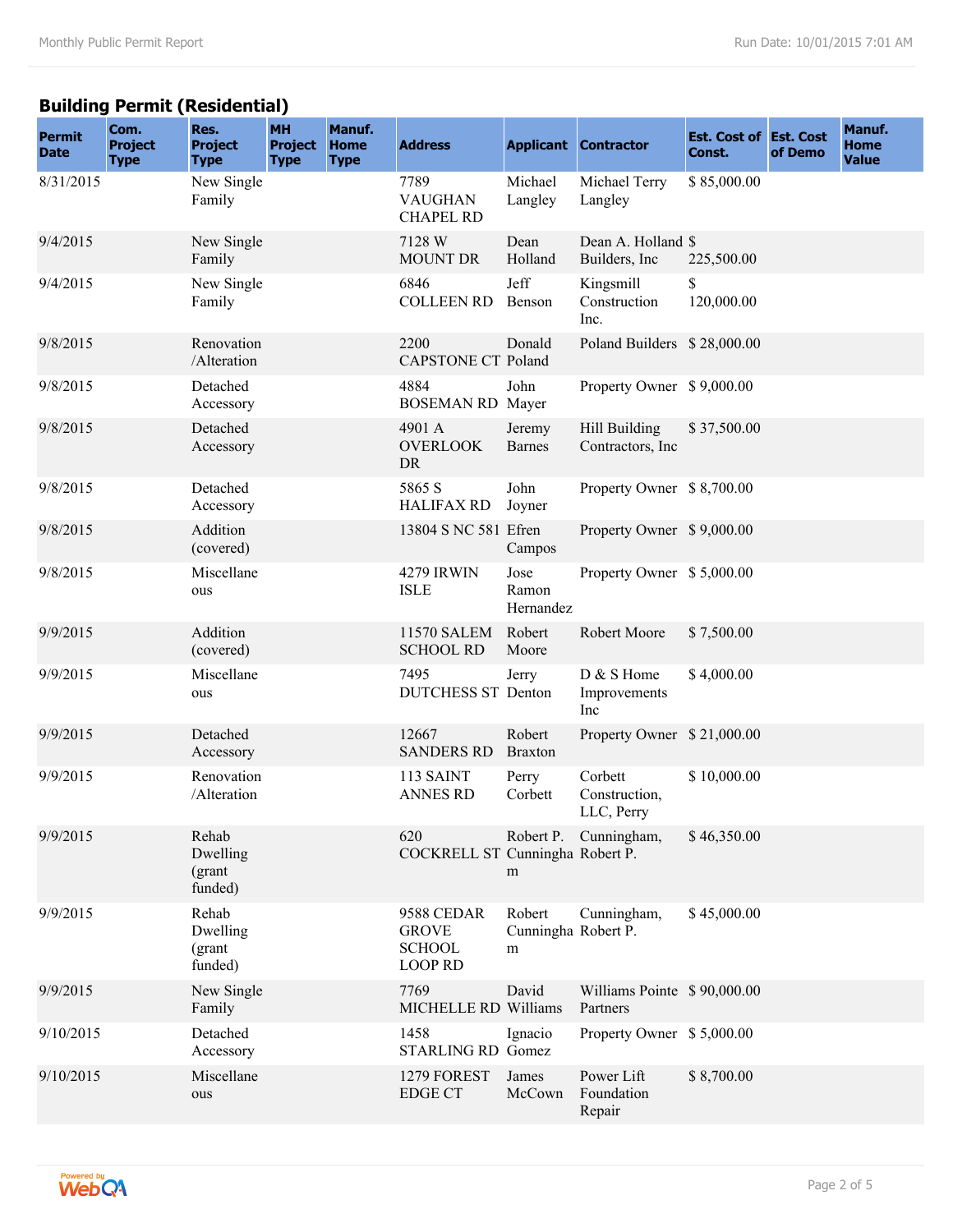## **Building Permit (Residential)**

| <b>Permit</b><br><b>Date</b> | Com.<br><b>Project</b><br><b>Type</b> | Res.<br><b>Project</b><br><b>Type</b>  | <b>MH</b><br><b>Project</b><br><b>Type</b> | Manuf.<br><b>Home</b><br><b>Type</b> | <b>Address</b>                               |                        | <b>Applicant Contractor</b>                                     | <b>Est. Cost of Est. Cost</b><br>Const. | of Demo | Manuf.<br><b>Home</b><br><b>Value</b> |
|------------------------------|---------------------------------------|----------------------------------------|--------------------------------------------|--------------------------------------|----------------------------------------------|------------------------|-----------------------------------------------------------------|-----------------------------------------|---------|---------------------------------------|
| 9/10/2015                    |                                       | Addition<br>(covered)                  |                                            |                                      | 7266 S OLD<br><b>CARRIAGE RD Langley</b>     | Michael                | Michael Terry<br>Langley                                        | \$648.00                                |         |                                       |
| 9/10/2015                    |                                       | New Single<br>Family                   |                                            |                                      | 7123 PEBBLES Erader<br><b>RD</b>             | Mills                  | Erader Mills                                                    | \$67,000.00                             |         |                                       |
| 9/11/2015                    |                                       | Renovation<br>/Alteration              |                                            |                                      | 783 OLD<br><b>COUNTY</b><br><b>HOME RD</b>   | Richard<br>Price       | Property Owner \$7,000.00                                       |                                         |         |                                       |
| 9/15/2015                    |                                       | Renovation<br>/Alteration              |                                            |                                      | 12390<br><b>BELLAMY</b><br><b>MILL RD</b>    | Danny<br>Townsend      | Sears Home<br>Improvement<br>Products, Inc.                     | \$8,947.00                              |         |                                       |
| 9/15/2015                    |                                       | New Single<br>Family                   |                                            |                                      | 859 LIVE OAK Felicia<br>LN                   | Manning                | Four Seasons<br>Contractors,<br><b>LLC</b>                      | \$<br>170,000.00                        |         |                                       |
| 9/15/2015                    |                                       | Renovation<br>/Alteration              |                                            |                                      | 210 WINDY<br><b>OAK DR</b>                   | Perry<br>Corbett       | Corbett<br>Construction,<br>LLC, Perry                          | \$12,000.00                             |         |                                       |
| 9/15/2015                    |                                       | New Single<br>Family                   |                                            |                                      | 5703 TOMMY<br><b>RD</b>                      | Felicia<br>Manning     | Four Seasons<br>Contractors,<br><b>LLC</b>                      | \$<br>193,000.00                        |         |                                       |
| 9/16/2015                    |                                       | Miscellane<br>ous                      |                                            |                                      | 3889 RED RD                                  | Deyton<br>Evans        | Evans, Deyton<br>Lee                                            | \$4,800.00                              |         |                                       |
| 9/16/2015                    |                                       | Miscellane<br>ous                      |                                            |                                      | <b>509 W MAIN</b><br><b>ST</b>               | Deyton<br>Evans        | Evans, Deyton<br>Lee                                            | \$5,000.00                              |         |                                       |
| 9/17/2015                    |                                       | Deck                                   |                                            |                                      | 205 SANDY<br><b>KNOBLN</b>                   | Patricia<br>Seifoss    | Property Owner \$5,000.00                                       |                                         |         |                                       |
| 9/17/2015                    |                                       | Detached<br>Accessory                  |                                            |                                      | <b>5356 FIRE</b><br><b>TOWER RD</b>          |                        | Terry Todd Property Owner \$1,800.00                            |                                         |         |                                       |
| 9/17/2015                    |                                       | Rehab<br>Dwelling<br>(grant<br>funded) |                                            |                                      | 982 N NC 581                                 | John<br>Lindsey        | Awe-Home<br>Repair &<br>Construction                            | \$5,500.00                              |         |                                       |
| 9/18/2015                    |                                       | Swimming<br>Pool                       |                                            |                                      | <b>5891 BAKER</b><br>LN                      |                        | Bruce Goll Greenville Pool \$40,500.00<br>$&$ Supply<br>Company |                                         |         |                                       |
| 9/21/2015                    |                                       | Miscellane<br>ous                      |                                            |                                      | 5892<br><b>STRICKLAND</b><br><b>RD</b>       |                        | Alan Stone Glenn Alan<br>Stone                                  | \$15,000.00                             |         |                                       |
| 9/22/2015                    |                                       | Addition<br>(covered)                  |                                            |                                      | <b>3587 SYKES</b><br>RD                      | William<br>Harrison    | Occupant                                                        | \$1,800.00                              |         |                                       |
| 9/23/2015                    |                                       | Renovation<br>/Alteration              |                                            |                                      | 5948 STOTT ST Jeffrey                        | Dudley                 | Dudley<br>Construction,<br>Inc.                                 | \$26,725.00                             |         |                                       |
| 9/24/2015                    |                                       | Addition<br>(covered)                  |                                            |                                      | 800 S CREEK<br>DR                            | <b>Bobby</b><br>Connie | <b>Bobby Milton</b><br>Connie Sr                                | \$14,000.00                             |         |                                       |
| 9/24/2015                    |                                       | Renovation<br>/Alteration              |                                            |                                      | 101 LAUREL<br><b>SPRING DR</b>               | Fabian<br>White        | Property Owner \$5,000.00                                       |                                         |         |                                       |
| 9/24/2015                    |                                       | Addition<br>(covered)                  |                                            |                                      | <b>6843 TAYLORS Harry</b><br><b>STORE RD</b> | Marks                  | Sigmon<br>Construction Inc                                      | \$80,000.00                             |         |                                       |

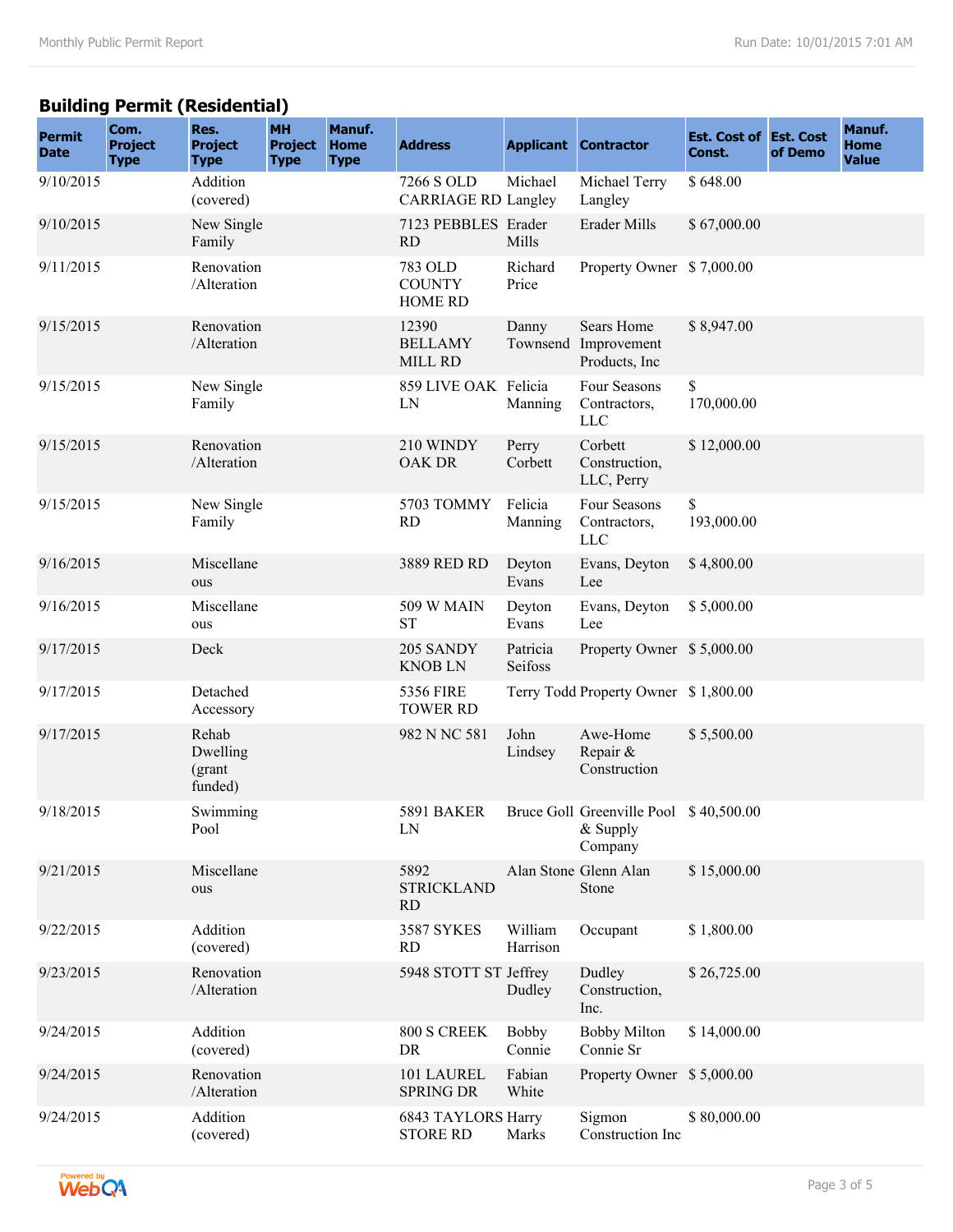## **Building Permit (Residential)**

| <b>Permit</b><br><b>Date</b> | Com.<br><b>Project</b><br><b>Type</b> | Res.<br><b>Project</b><br><b>Type</b> | <b>MH</b><br><b>Project</b><br><b>Type</b> | Manuf.<br><b>Home</b><br><b>Type</b> | <b>Address</b>                        | <b>Applicant</b>  | <b>Contractor</b>                   | <b>Est. Cost of Est. Cost</b><br>Const. | of Demo | <b>Manuf.</b><br>Home<br><b>Value</b> |
|------------------------------|---------------------------------------|---------------------------------------|--------------------------------------------|--------------------------------------|---------------------------------------|-------------------|-------------------------------------|-----------------------------------------|---------|---------------------------------------|
| 9/24/2015                    |                                       | Open<br>Shelter<br>Detached           |                                            |                                      | 323 VEGA<br><b>LOOP</b>               | Jeffrey<br>Keator | Carolina<br>Carports Inc.           | \$4,873.00                              |         |                                       |
| 9/24/2015                    |                                       | Miscellane<br>ous                     |                                            |                                      | 12871 US 264A Benson                  | Ajagbawa          | Benson Ajagbwa \$ 0.00              |                                         |         |                                       |
| 9/24/2015                    |                                       | Miscellane<br>ous                     |                                            |                                      | 8565 SUNSET<br>LN                     | Devton<br>Evans   | Evans, Deyton<br>Lee                | \$3,700.00                              |         |                                       |
| 9/25/2015                    |                                       | Deck                                  |                                            |                                      | 13293 EAGLE<br><b>RIDGE DR</b>        | Jerry<br>Denton   | $D & S$ Home<br>Improvements<br>Inc | \$4,000.00                              |         |                                       |
| 9/29/2015                    |                                       | Detached<br>Accessory                 |                                            |                                      | 13919 OLD<br><b>SMITHFIELD</b><br>RD. | Jose<br>Rameriz   | Property Owner \$2,374.00           |                                         |         |                                       |

### **Manufactured Home Permit**

| <b>Permit</b><br><b>Date</b> | Com.<br><b>Project</b><br><b>Type</b> | Res.<br><b>Project</b><br><b>Type</b> | <b>MH</b><br><b>Project</b><br><b>Type</b> | Manuf.<br><b>Home</b><br><b>Type</b> | <b>Address</b>                                       |                                    | <b>Applicant Contractor</b>                                           | <b>Est. Cost of Est. Cost</b><br>Const. | of Demo | Manuf.<br>Home<br><b>Value</b> |
|------------------------------|---------------------------------------|---------------------------------------|--------------------------------------------|--------------------------------------|------------------------------------------------------|------------------------------------|-----------------------------------------------------------------------|-----------------------------------------|---------|--------------------------------|
| 8/31/2015                    |                                       |                                       | <b>HUD</b>                                 | Multi-<br>Sectional                  | <b>12528 EAGLE</b><br><b>RIDGE DR</b>                | Maynard<br>Williams                | Carter, Karl<br>Eugene                                                |                                         |         | \$87,000.00                    |
| 9/4/2015                     |                                       |                                       | <b>HUD</b>                                 | Multi-<br>Sectional                  | 9063<br>PLEASANT<br><b>GROVE</b><br><b>CHURCH RD</b> | Bill<br>Sheeley                    | <b>CAROLINA</b><br><b>MOBILE</b><br><b>CONTRACTOR</b><br><b>S INC</b> |                                         |         | \$53,500.00                    |
| 9/4/2015                     |                                       |                                       | <b>HUD</b>                                 | Multi-<br>Sectional                  | 11507 OLD<br><b>RALEIGH</b><br><b>WILSON RD</b>      | Brenda<br>Foell                    | <b>CAROLINA</b><br><b>MOBILE</b><br><b>CONTRACTOR</b><br><b>S INC</b> |                                         |         | \$<br>113,000.00               |
| 9/8/2015                     |                                       |                                       | <b>HUD</b>                                 | Singlewid 15 TWIN<br>e               | PONDS DR                                             | Albino<br>Velazquez Hicks<br>Gomez | Johnny Edward                                                         |                                         |         | \$2,000.00                     |
| 9/14/2015                    |                                       |                                       | <b>HUD</b>                                 | e                                    | Singlewid 7359 N NC 58                               | William                            | Wood Mobile<br>Gupton III Home Movers                                 |                                         |         | \$4,000.00                     |
| 9/14/2015                    |                                       |                                       |                                            | Modular                              | Modular Off-Frame 2926 BART RD Mark Craft Greenfield |                                    | Housing Center                                                        |                                         |         | \$<br>140,900.00               |
| 9/16/2015                    |                                       |                                       | <b>HUD</b>                                 | Multi-                               | 5942 SPRING<br>Sectional CREEK RD                    | White                              | Lovelle O. Jackie Waddell<br>M.Hm. Movers                             |                                         |         | \$40,000.00                    |
| 9/22/2015                    |                                       |                                       | <b>HUD</b>                                 | Multi-<br>Sectional                  | 6339 RHODES<br><b>RD</b>                             | Wanda<br>Rudd                      | Jackie Waddell<br>M.Hm. Movers                                        |                                         |         | \$62,017.00                    |
| 9/22/2015                    |                                       |                                       | <b>HUD</b>                                 | e                                    | Singlewid 6623 LITTLE<br><b>CREEK RD</b>             | Melinda<br>Earp                    | <b>J</b> M <sub>B</sub> Services                                      |                                         |         | \$29,768.00                    |
| 9/25/2015                    |                                       |                                       | <b>HUD</b>                                 | e                                    | Singlewid 11471 SIMMS<br>RD                          | Bobby<br>Worrell                   | Jackie Waddell<br>M.Hm. Movers                                        |                                         |         | \$6,000.00                     |
| 9/29/2015                    |                                       |                                       | <b>HUD</b>                                 | e                                    | Singlewid 3046 BADIN<br><b>DR</b>                    | Richard S. Tony Fox<br>Robinson    | Mobile Home<br>Movers                                                 |                                         |         | \$41,200.00                    |
| 9/30/2015                    |                                       |                                       | <b>HUD</b>                                 | Singlewid 11165<br>e                 | <b>PAULINE ST</b>                                    | Deborah<br><b>Butler</b>           | Wood Mobile<br>Home Movers                                            |                                         |         | \$1,000.00                     |